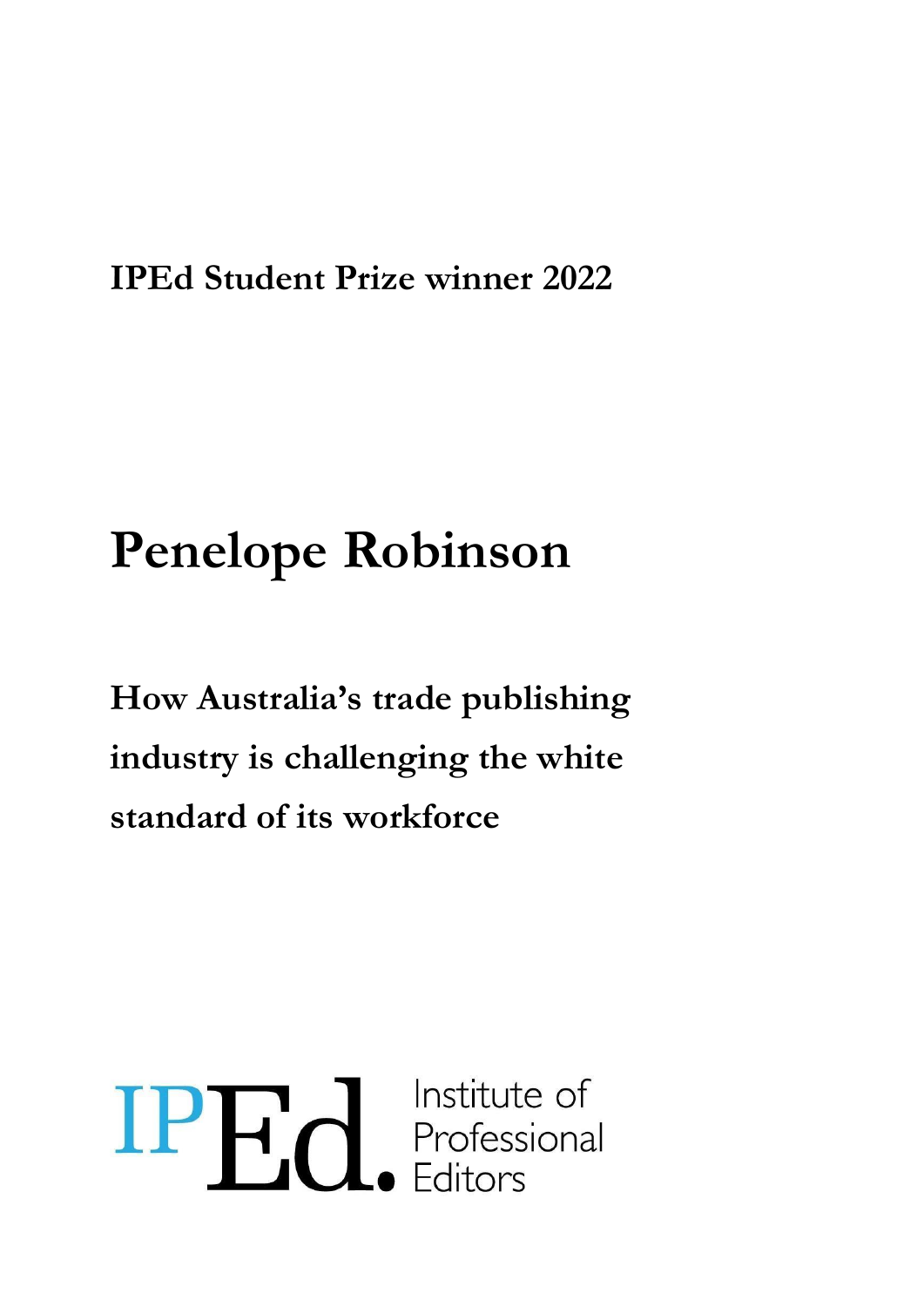#### 2 Penelope Robinson: How Australia's trade publishing industry is challenging the white standard of its workforce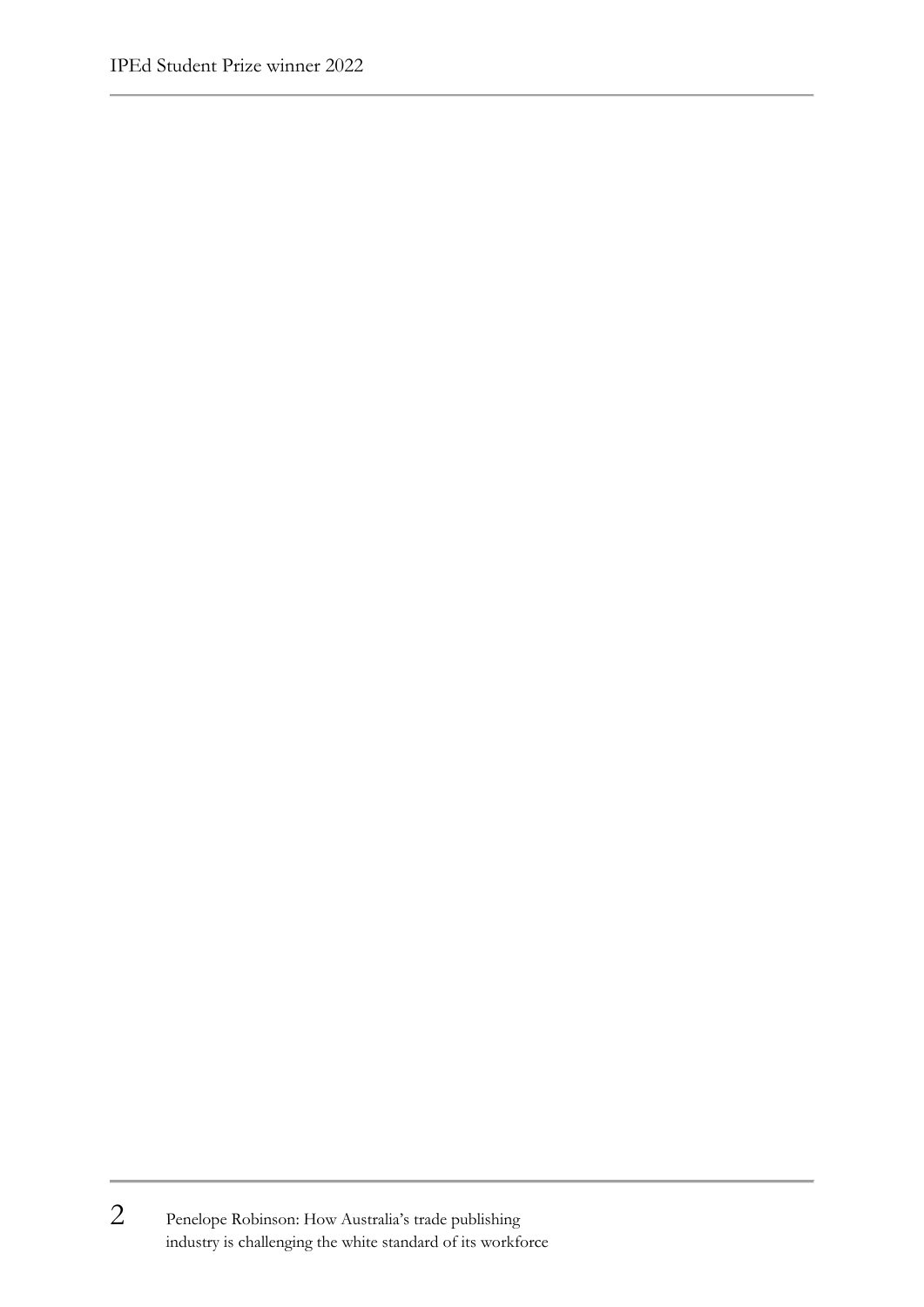## **IPEd Student Prize**

The IPEd Student Prize acknowledges excellent work by a student of editing. The prize is open to any tertiary-level student enrolled in an editing or publishing program at a New Zealand or Australian tertiary institution. The prize is awarded annually for a piece of work submitted as part of the requirements for a tertiary-level qualification in editing, publishing or another discipline with a focus on editing.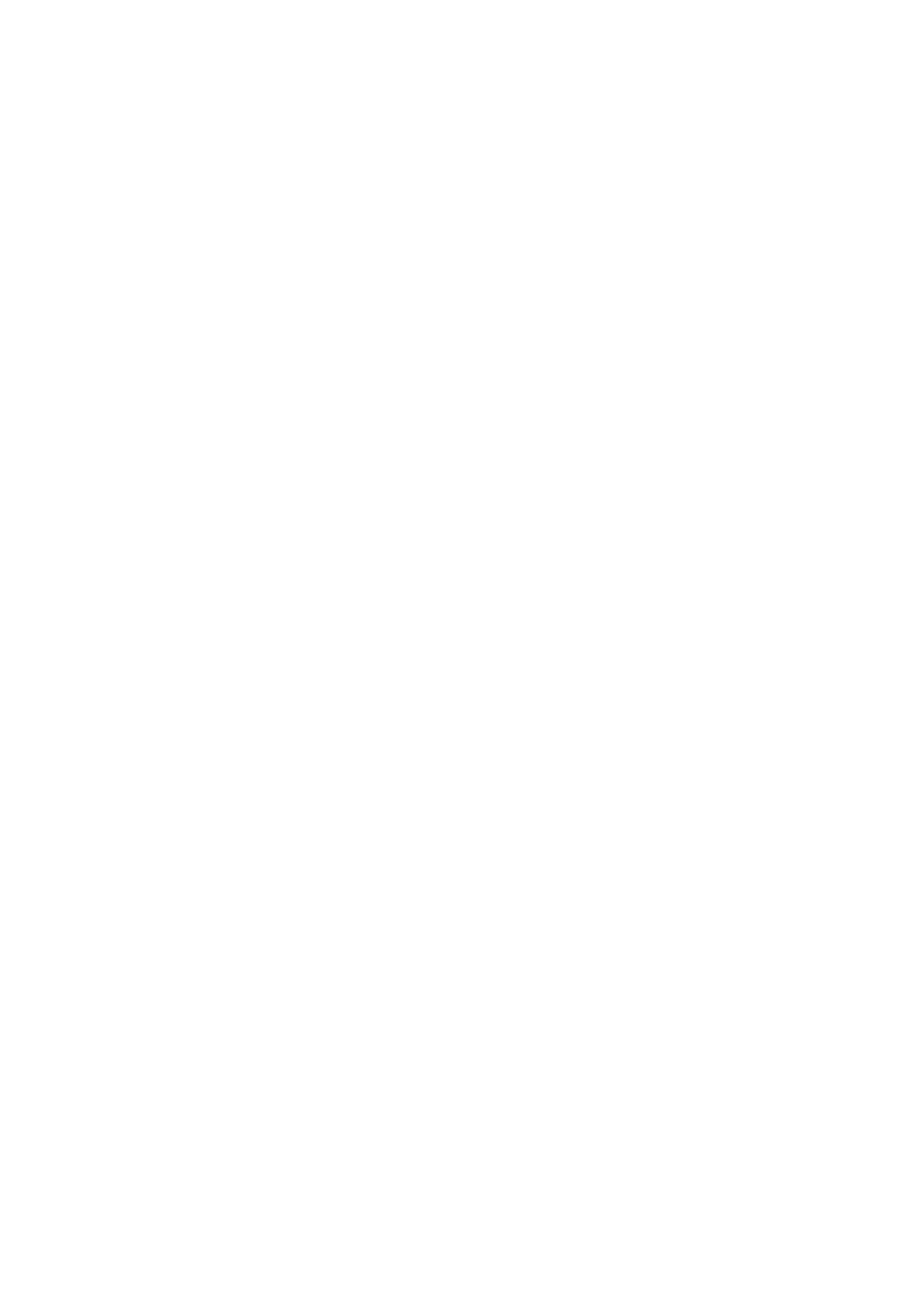# **How Australia's trade publishing industry is challenging the white standard of its workforce**

Trade publishing is not alone in being a majority-white industry. Its role in creating and reproducing cultural artefacts, however, makes it unique. Such production entails substantial responsibility to represent all cultures of a society equally and accurately, but what does it mean for the industry when its gatekeepers do not themselves represent the diverse cross-section of social and cultural identity? An understandable hypothesis is that the cultural artefacts being produced inevitability reflect the homogeneous nature of their producers (Jackson 2017; Saha & van Lente 2020). This is problematic for myriad reasons and the potential causes of such homogeneity must, therefore, be addressed. This report outlines three fundamental obstacles that impede diversity and inclusion in the trade publishing workforce. As these barriers uphold and reinforce the issue at large, the report analyses the actions that have been taken by the Australian publishing industry to overcome such challenges through an investigation of the schemes and initiatives that already exist or are currently being designed.

The issue of diversity and inclusion in the trade publishing workforces of the United Kingdom and United States has been researched and reported widely (Lee & Low Books 2016; Lee & Low Books 2020; Saha & van Lente 2020; Spread the Word 2015). Analysis of the Australian publishing industry, however, is scarce. This report builds on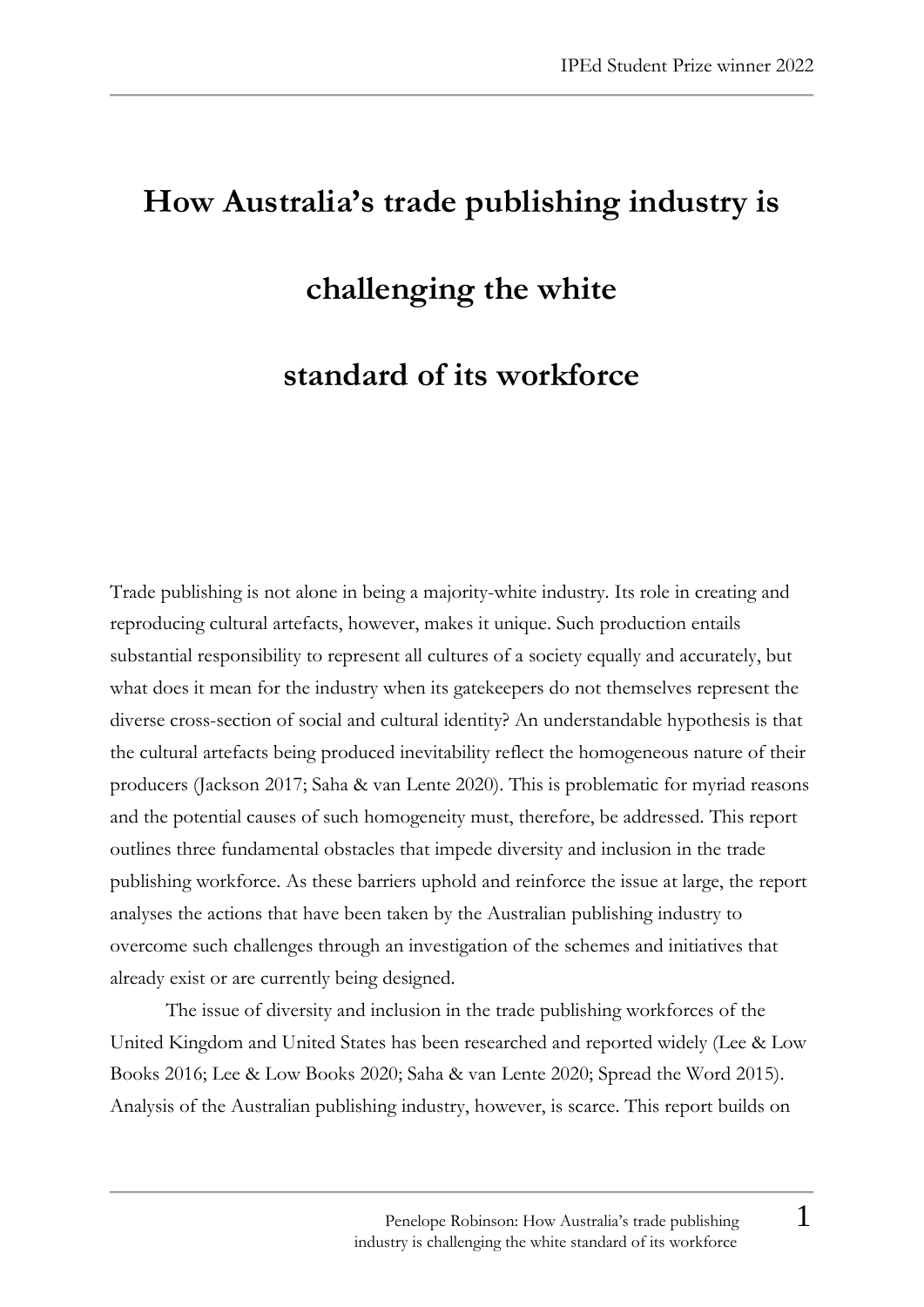previous research of the industry's obstacles to diversity, in both local and global contexts, and compiles in one place the schemes and initiatives that, to date, the Australian publishing industry has undertaken to remedy the lack of diversity and inclusion in its workforce. Accumulating this information is useful in gaining a broad understanding of our local industry, the work it has done thus far and, in comparison to other markets, the meaningful change that is still required in Australia. The research includes information gathered directly from Australian publishing houses and organisations through conversations and interviews; however, this empirical data is limited to publishing employees who were able and willing to participate in discussions about such topics and future research would benefit from additional respondents.

#### **Note on language**

This report uses various acronyms to describe publishing employees from non-white backgrounds. The term FNPOC (First Nations and People of Colour) is used when discussing non-white peoples in the Australian context, while BAME (Black, Asian and Minority Ethnic) and BIPOC (Black, Indigenous and People of Colour) are used in discussions of the United Kingdom and United States respectively. This report acknowledges the inherent problems of such catch-all terminology and the ways in which it obscures the rich multiplicity of these individual groups (Chowdhury 2020, p. 7).

## **Obstacles**

The barriers of access for people of colour and minority ethnicities to most industries are manifold and complex, and discussing them all, if not most, in the case of trade publishing is beyond the scope of this analysis. Instead, this report identifies three obstacles that it deems the most fundamental and challenging for the publishing industry in Australia and across the world.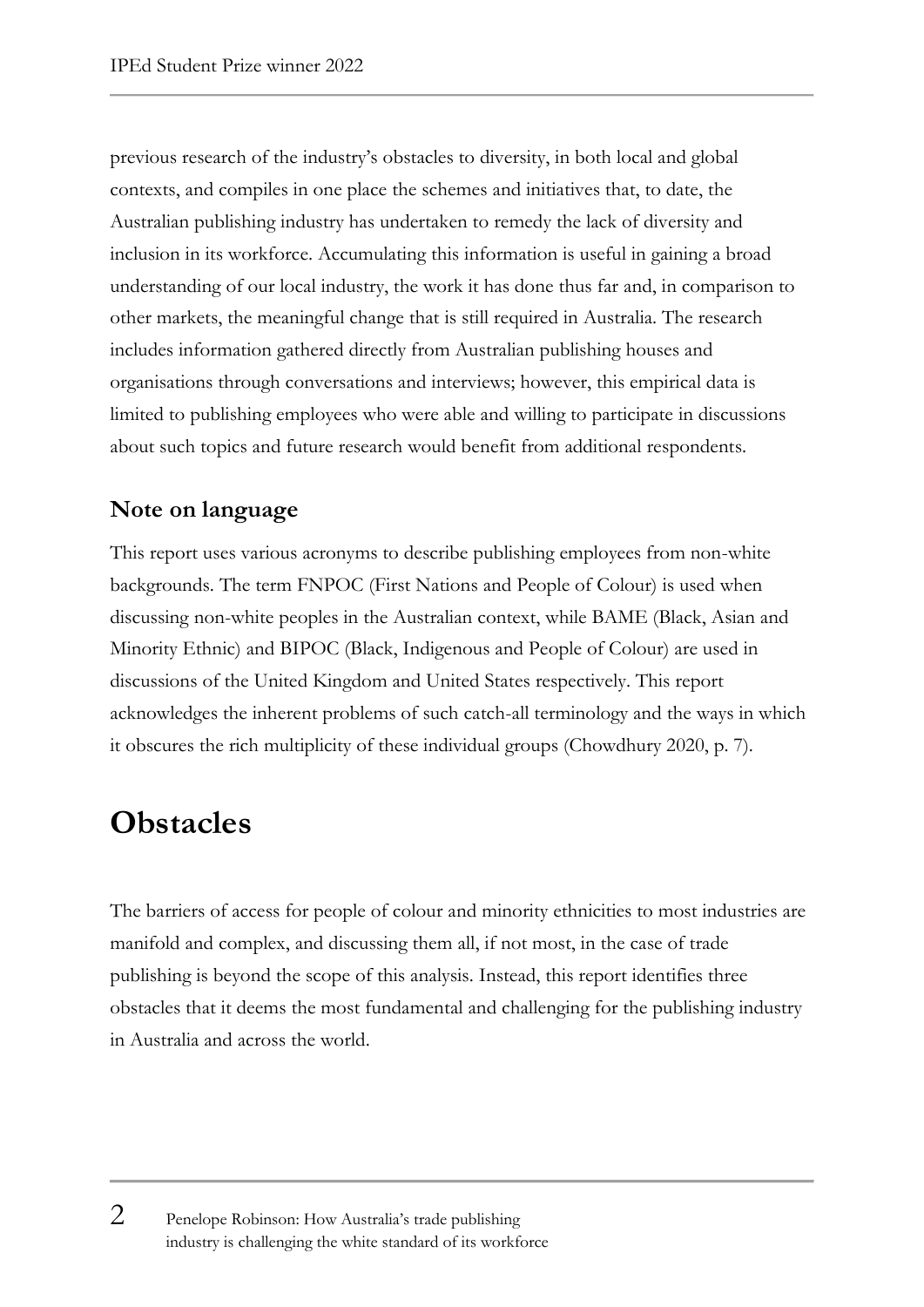#### **The university problem**

Higher education is the established standard for employability in most knowledge-based industries and is a principal criterion upon which one's eligibility for a role is assessed. It is also a privilege primarily enjoyed by people with a certain degree of social and economic capital. In Australia, First Nations students made up just 1.4 per cent of domestic students in 2014 (Parr 2015). Barriers to university enrolments for First Nations peoples range from the financial pressures of living away from home to insufficient academic support, racial prejudice and a lack of Indigenous visibility and representation on campus (Pechenkina & Anderson 2011, p. 4). Like universities in the United States, which employ methods of affirmative action or 'open admissions' to encourage and recruit BIPOC students (Okechukwu 2019, p. 7), Australian universities have implemented 'special measures' to close the gap between the number of FNPOC and white-Australian student enrolments, including 'alternative' entrance for Indigenous admissions (Barac & Kelly 2013, pp. 57–62). This is crucial for FNPOC students not only because university equips students with an academic qualification that is desired by most employers but because it provides significant opportunities for students to network with prospective employers and peers who may become future colleagues in the industry.

However, 'despite various efforts made by Australian universities to tackle issues behind low education participation rates of Indigenous Australians, the state of Indigenous education can be currently described as being in crisis' (Barac & Kelly 2013, p. 57). Given the general requirement for a higher education degree for employment in creative sectors, and in particular trade publishing, it follows, then, that First Nations peoples will be underrepresented in the workforces of these industries. Lack of diversity among the student population, therefore, hinders diversity in workforces like book publishing, but so too does publishing's reliance on higher education to grant entry into its workforce. In an interview conducted for this report, Roxy Ryan, Managing Director at Hardie Grant Books, stated that, 'The lack of diverse candidates going through the usual employment channels has a huge impact […] and has driven [Hardie Grant] to seek new avenues for finding potential employees' (email 8 May 2021). Hachette Australia is the first of its publishing peers to launch an internship that will potentially bridge this divide,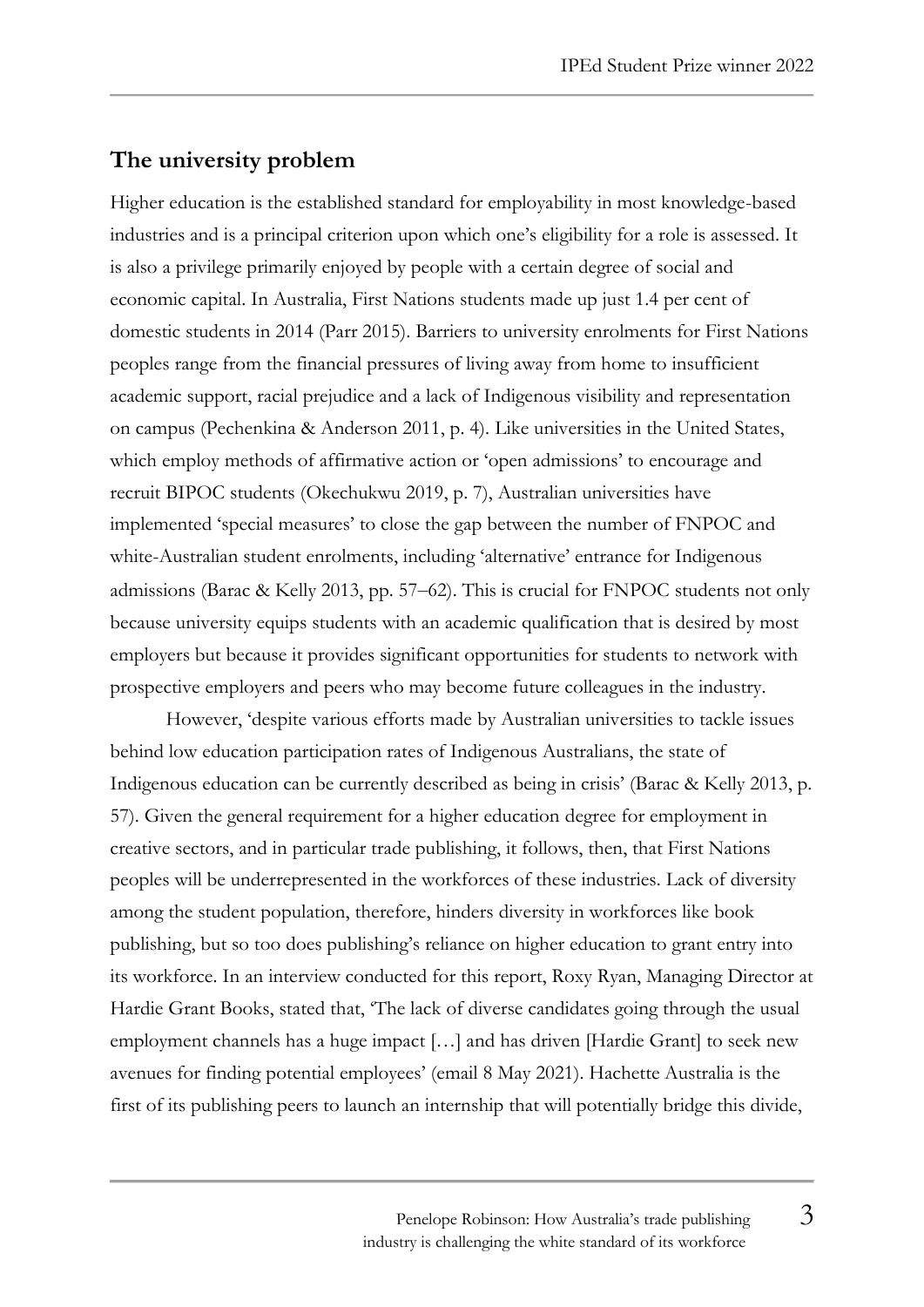but universities must do more to reach, encourage and support FNPOC students if we are to see more First Nations peoples and people of minority ethnicities employed in the publishing industry (Jackson 2017; Spread the Word 2015, p. 15).

#### **Who can afford to work for free?**

It is of equal concern to the publishing sector that the industry is essentially an 'apprentice system, whereby people eventually get paid jobs in publishing after unpaid work or internships' (Salisbury 2015, p. 68). The very design of such a system inevitably excludes people from low socio-economic backgrounds and plays a crucial role in publishing remaining dominantly white and middle-class, despite this group representing such a small percentage of the overall population (Spread the Word 2015, pp. 15–22). Patrizia Di Biase-Dyson, Chief of Staff at the Australian Publishers Association, attests to this system being a decisive shortcoming of the industry generally. In a discussion about impediments to diversity for this report, she remarked that 'the main issue in this market is that internships and work experience are the main way people get into the industry' (tel. conv. 16 April 2021). Completing unpaid work is an unwritten requirement of securing future paid work in publishing and, while paid work experience seems the obvious answer to this, tight publishing budgets restrict the possibility and availability of these programs.

Also noted by Di Biase-Dyson are costly factors like insurance and superannuation, which play a key role in unpaid internships remaining a primary method for publishing houses to discover and train potential employees. University students are lawfully unpaid while completing an internship and are covered by the insurance policy of their university for the duration of the program (tel. conv. 16 April 2021). While this is hugely cost effective for publishers, it narrows the pool of potential interns to those who are not only undertaking higher education but, further, to those students who can afford to work for free. Fiona Hardie, Director of Hardie Grant, believes this needs to be remedied, stating in an interview for this report that, 'We need to spread our recruitment networks wider, to non-traditional environments and in non-traditional ways. We need to open diverse students to publishing as a career choice, by working with communities and universities, as we are doing, for internships and roles' (email 8 May 2021). The few paid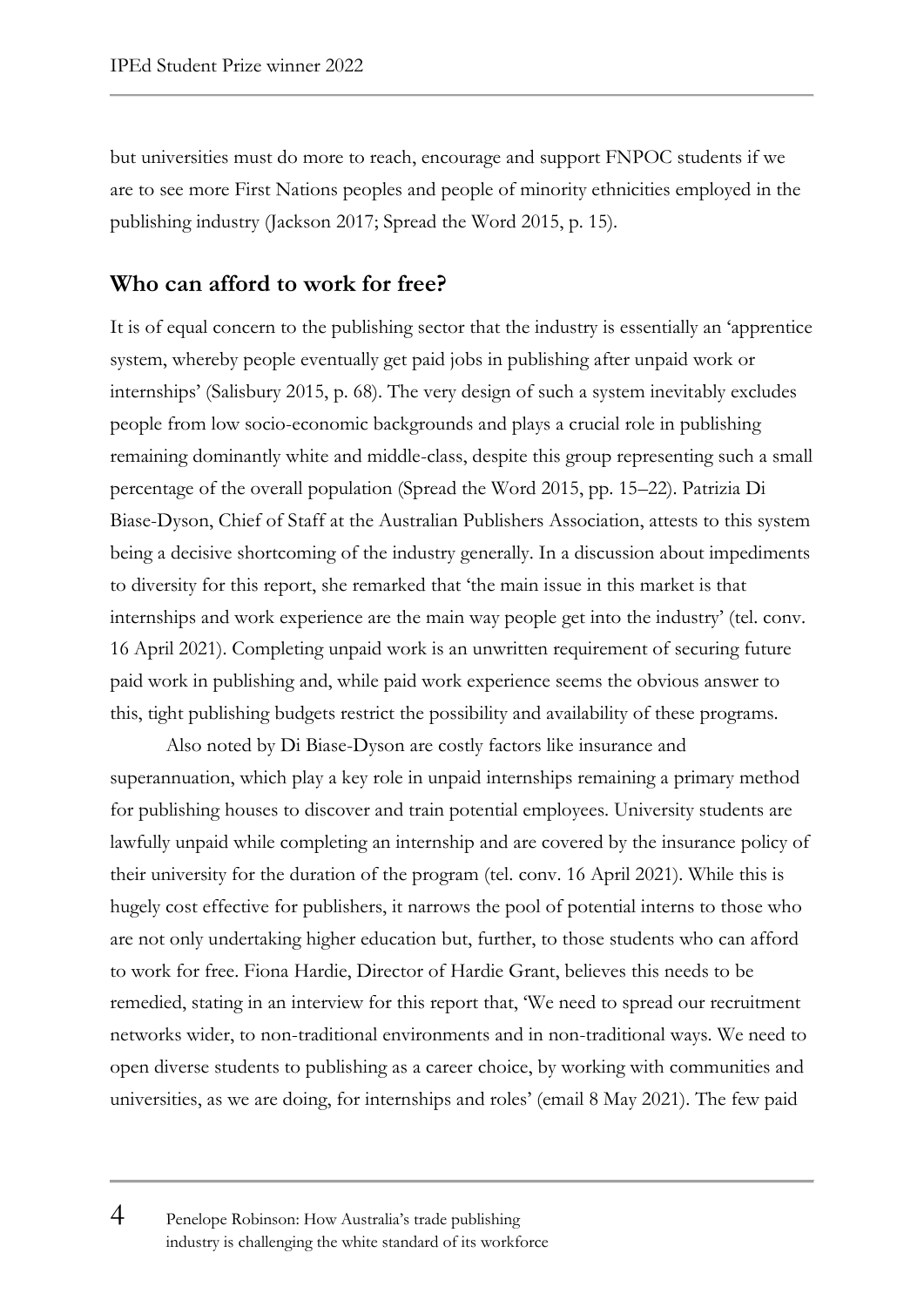internship positions offered by publishing houses in Australia also remain underpaid. Even if an FNPOC candidate were to be accepted for a paid internship, they are statistically less likely to be able to afford such an opportunity (Ibrahim 2018). This problem extends beyond internships and unpaid or underpaid work to the low salaries of entry-level publishing positions generally, as well as the years required in such roles before a sustainable wage is earned, limiting the demographics for whom this low income and time commitment are a viable career option (Ibrahim 2018; Saha & van Lente 2020).

#### **Diverse leaders and industry culture**

It is unsurprising that the obstacles inherent within university education and unpaid internships are not only problematic in themselves but augment each other in such a way that pathways into the industry at all levels are incredibly selective and restricted. Diversity Arts Australia's *Shifting the Balance* 2019 report found that culturally and linguistically diverse (CALD) peoples make up only 14 per cent of leadership roles in the literature and publishing sector. CALD peoples include 'first, second or third generation migrants or members of ethnic communities' and anyone Australian-born who engages with a cultural heritage that is not Anglo-Australian (Diversity Arts Australia 2019, p. 7). The report found this group under-represented in the industry by 25 per cent, while only 3 per cent of respondents identified as First Nations peoples. This means that 83 per cent of leadership roles in publishing and literature are held by non-culturally or linguistically diverse peoples (ibid., p. 20). Similarly, a 2018 industry employment survey by *Books+Publishing* reported only 6 per cent of respondents identified as a person of colour (21 November 2018) and an anonymous collaborative Google document of Australian publishing wages (Hollingsworth 2020) shows only 15 per cent of contributors identify as BAME and no contributors have thus far identified as First Nations (see Appendix 1).

While this needs to be audited and overhauled by publishing houses at the recruitment stage, Raphael Mokades tells Danuta Kean in *Writing the Future* that 'the problem with just looking at recruitment is that it could be a sticking plaster on a gaping wound' and the culture of trade publishing as an industry needs to be reviewed (2015, p. 7). Tokenism and the additional work required of FNPOC staff—both administrative and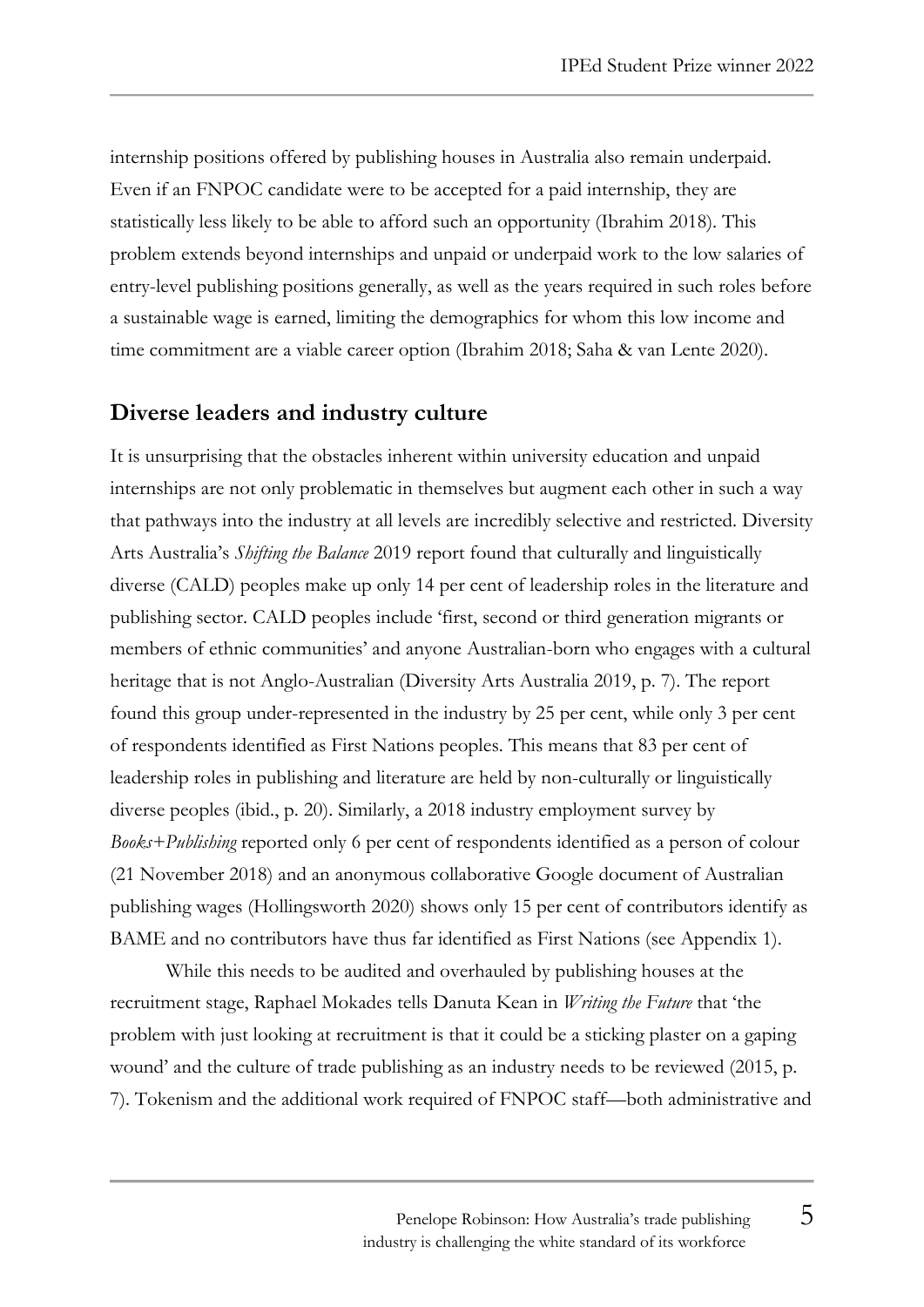emotional—have been cited as reasons publishing is deemed an inhospitable and alienating industry for minority groups (Chowdhury 2020, pp. 50‒52; Ibrahim 2018; Pham 2020). Interview respondent Roxy Ryan of Hardie Grant Books attests to this, stating that 'fitting in to a culturally homogenous (white) employer can be difficult and stressful for diverse employees which can affect staff retention, progression and satisfaction' (email 8 May 2021). To retain a diverse staff, then, and to see more First Nations and people of colour in leadership positions, the culture of the industry must first become more hospitable to such diversity.

Kate Thompson, Strategy and Innovation Director at Hardie Grant Media, explained in an interview for this report that 'People are habitual and things like unconscious bias, as well as many other biases and heuristics, are at play. In practice, this means that publishers could have a preference to operate habitually and without giving explicit awareness and attention to broader cultural issues, opportunities or talent' (email 8 May 2021). Diversifying staff in senior positions and leadership roles—those with the most power and influence in decision making—would not only demonstrate that such career development is possible for people of colour at junior levels but would create a 'pipeline' effect that would work towards making trade publishing as a career more inclusive and accessible (Chowdhury 2020, p. 54). Meaningful change should instead begin at the top of the publishing food chain as 'efforts being made at entry-level are failing to filter through to the wider trade' (Spread the Word 2015, p. 21). Without such work, retention of FNPOC employees and, in turn, their career progression to senior positions, will remain a major obstacle to achieving widespread diversity across the industry.

## **Initiatives**

While there are numerous schemes in place at publishing houses that aim to diversify our bookshelves by encouraging, acquiring and publishing authors of colour, this report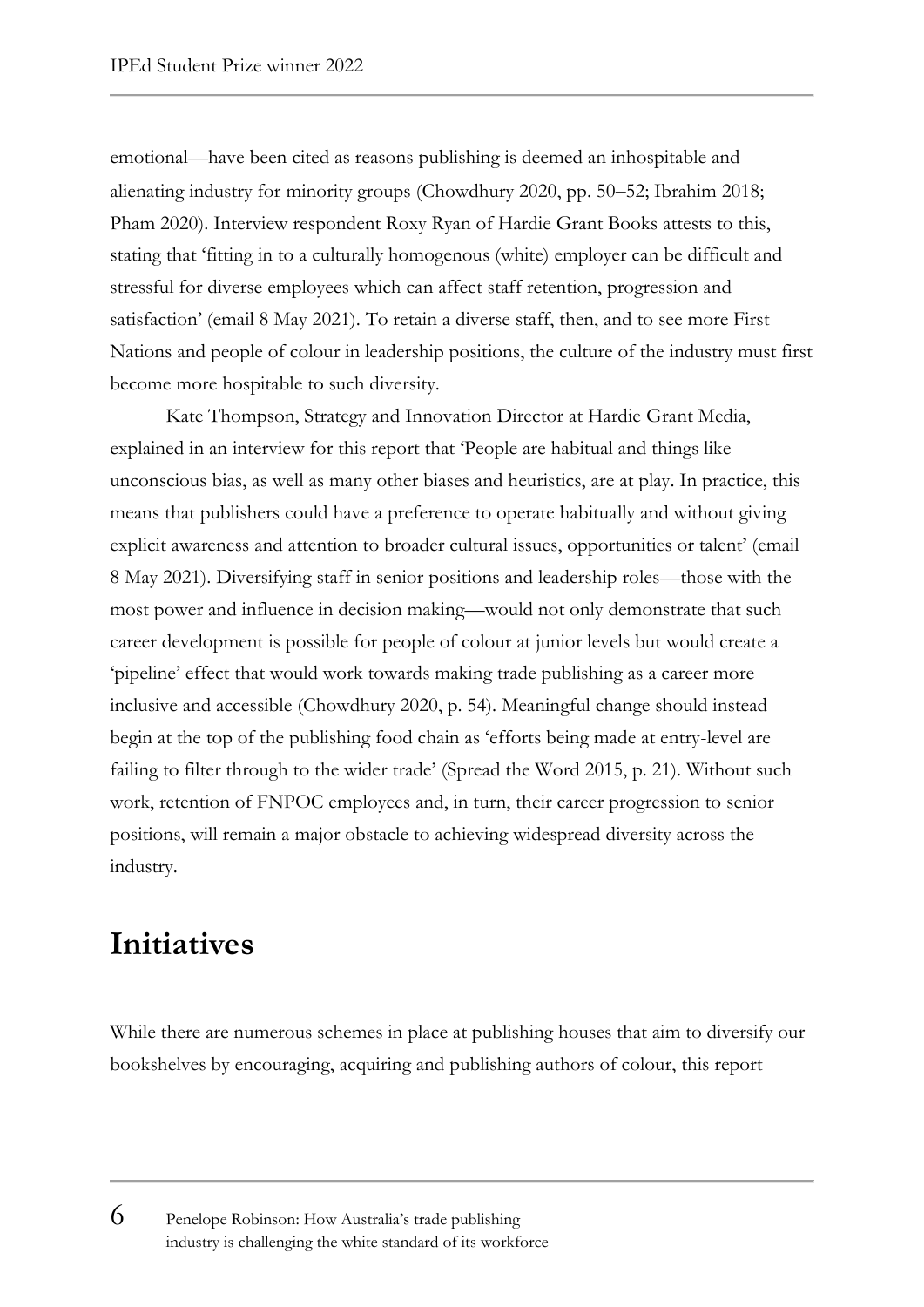focusses on the initiatives by Australian publishing houses that specifically target diversity in the industry's workforce.

#### **Hachette Australia's Summer Internship Program**

In November 2020, Hachette Australia took on its first intern under its new Summer Internship Program. This unique annual internship is a paid, full-time placement at Hachette Australia's Sydney office, working 38 hours per week for an entry-level wage. Interns report directly to Hachette's CEO, Louise Sherwin-Stark, and gain experience in all departments, including editorial, production and sales. It is the first of its kind in Australia to not only tackle the problem of unpaid internships but the issue of diverse recruitment generally. Launched via a virtual event on Facebook and YouTube during which Hachette staff discussed the various roles within the publishing industry and what each entail—a highly accessible campaign in itself—it is designed for and open to anyone with an interest in a publishing career, regardless of age, education, qualifications or prior experience. This targeted effort by Hachette Australia to engage a wider audience of industry hopefuls by launching its program via social media lays the groundwork for the Australian industry to move beyond traditional avenues to reach potential employees and attract applicants who are perhaps unfamiliar with the usual channels through which the publishing sector advertises internships and job positions. Furthermore, the internship's lack of prerequisites for eligibility, as well as Hachette Australia's distribution of a highly detailed FAQ booklet of information and guidance for applications, encourages diversity through its inherent accessibility. With this program Hachette Australia has effectively created an internship that not only confronts the major obstacles to diversity but also supports and assists those from diverse backgrounds to apply.

#### **Broader industry strides**

A comparable publishing initiative to Hachette's Summer Internship is the new industrywide Open Book program, a paid publishing internship spearheaded by multiple publishing organisations, including the Australian Publishing Association, multinational houses and small presses. Funded by the Copyright Agency's Cultural Fund and the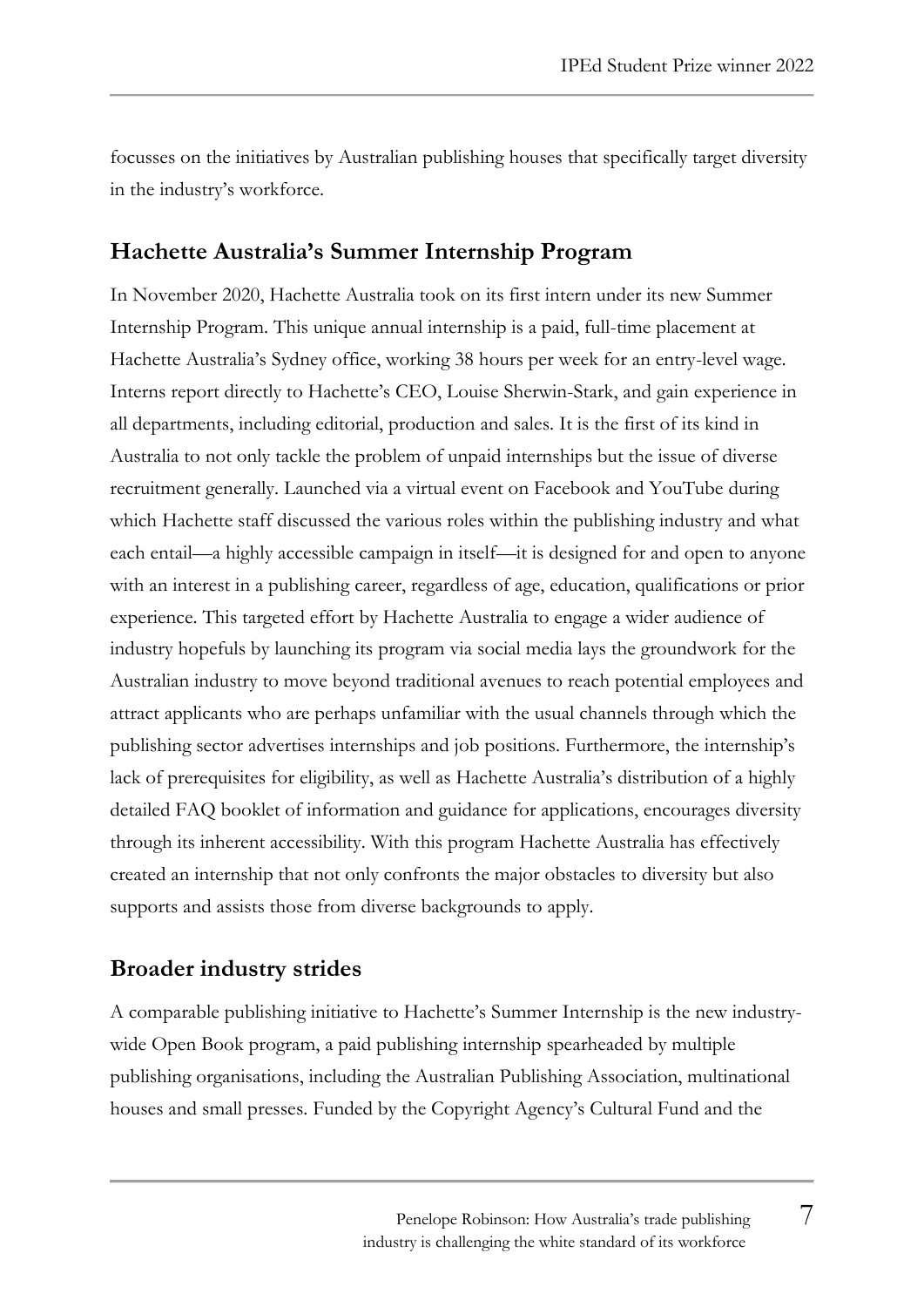Australia Council, it is offering two paid placements for a six-month duration, one in Sydney and one in Melbourne, at a range of commercial and small publishing houses, literary agencies and festivals. This is the first Australian scheme to involve numerous industry organisations and provide extensive work experience in multiple areas, companies and positions within publishing. Following the lead of Hachette's Summer Internship, it does not require applicants to have any previous industry experience, nor a high school or university qualification, in a widespread effort to introduce candidates from diverse backgrounds to a career in the publishing sector.

Removing the requirement for a university education is paramount to an inclusive workforce, as Hardie Grant's Kate Thompson explains: 'The primary challenge is internal: significant change is required to transform a workforce and instil new behaviours at scale. This could include, but is not limited to, policy developments such as removing the need for people to be university educated […] or offering training within the workplace; expanding recruitment from traditional channels to include more diverse sources; or introducing new employment or internship programs…' (email 8 May 2021). While publishing houses in general recognise the innate problems in requiring interns and staff to be university educated and are gradually creating schemes that reflect this understanding, other beneficial initiatives have been created for current FNPOC students and graduates in Australia. The University of Queensland Press (UQP) launched its Indigenous Placement Program in 2020, offering one Aboriginal or Torres Strait Islander university graduate a year-long position in its Marketing and Publicity team. Similarly, through the CareerTrackers Indigenous Internships Program, Hardie Grant offers 12 weeks of paid employment to a university student over the course of their degree, with a view to full-time employment after graduation.

Further, Hardie Grant has approached Australian universities and their Aboriginal and Torres Strait Islander Coordinators to seek First Nations applicants for their Indigenous Trainee Editor Program, a new three-year training program, likely for university graduates, that will include on-the-job editorial training. This follows Magabala Books, Australia's leading Indigenous publishing house, which announced a cadetship in 2020 for First Nations peoples interested in a career in publishing, due to launch for its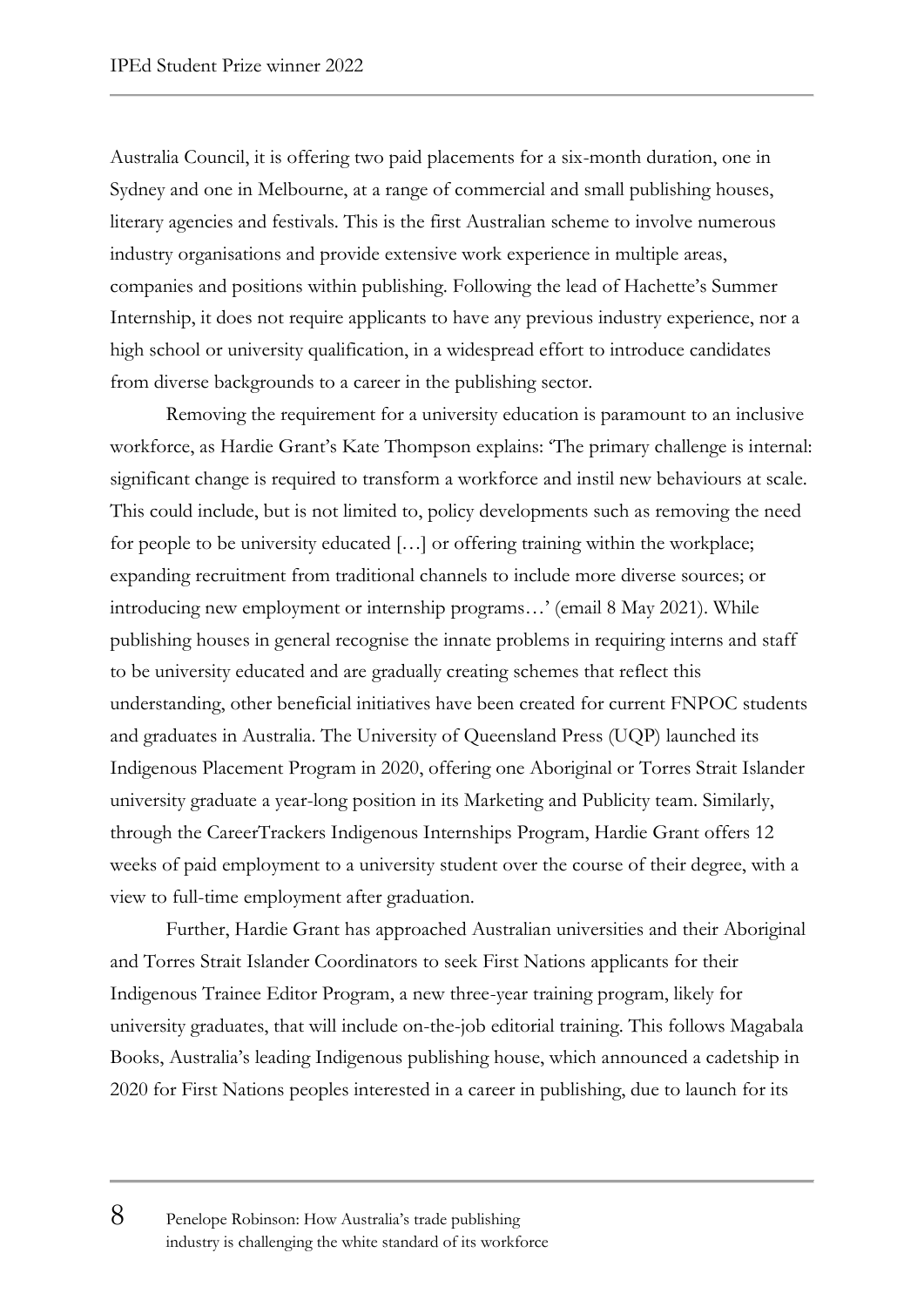first cadet this year. Made possible by funding from the Western Australian government and various grants, Magabala's cadetship is a two-year program that offers training across all areas of the industry with the aim of establishing more Indigenous peoples as publishing professionals. Recently, there has also been a move towards building safe and inclusive spaces for FNPOC publishing employees and freelancers in response to the majority-white culture of the industry. The FNPOC in Publishing Network was created in 2020, mirroring the UK's BAME in Publishing group, to establish 'a vital and valuable resource for all members to navigate the myriad complexities of the Australian publishing landscape while being a person of colour' (*Books+Publishing*, 13 November 2020) while connecting and providing a private and supportive environment for FNPOC staff.

## **Conclusion**

There have been substantial advances in diversifying Australia's trade publishing sector in recent years and paid internships with flexible eligibility and groups like the FNPOC in Publishing Network are already shifting the industry's building blocks to make it more accessible and inclusive. As Roxy Ryan of Hardie Grant Books explained, paid internship programs, a genuine commitment to diverse employees in key decision and commissioning roles and a general move away from requiring university education are vital to trade publishing achieving more diversity in its workforce (interview via email 8 May 2021). Further change is still required, however, and Australian initiatives for unconscious bias and sensitivity training, support programs for staff and freelancers and specific opportunities and training for FNPOC employees remain meagre compared to our publishing counterparts around the world.

While publishing houses like Hardie Grant currently offer training in unconscious bias, we are yet to see, for example, Diversity and Inclusion Managers appointed in Australia, as has been done by Hachette in the United Kingdom and Simon & Schuster and HarperCollins in the United States, which would facilitate changes to a workforce culture that has been cited as unapproachable and alienating for people of colour. Further,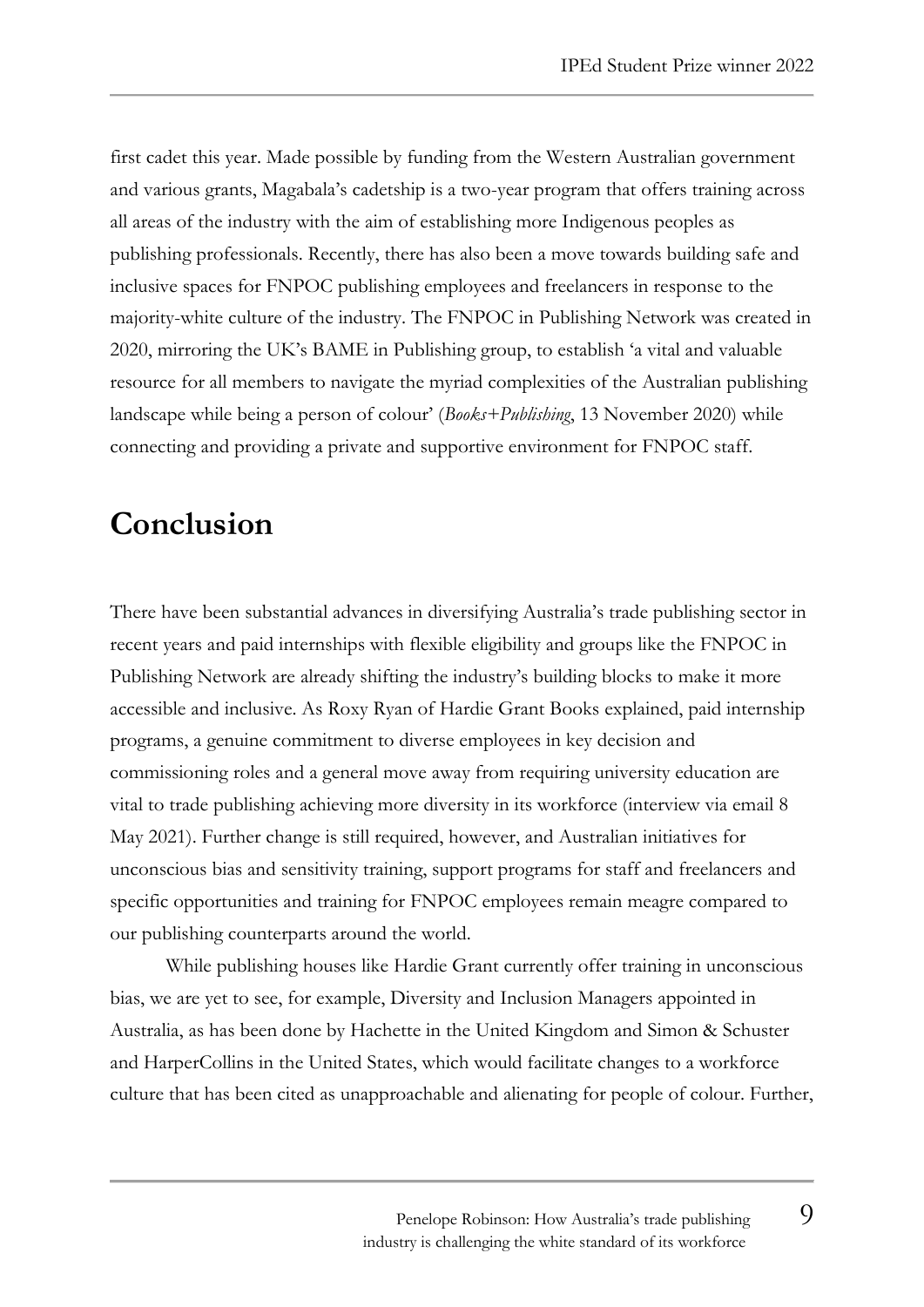although it has been increasingly recognised that 'the trend in publishing more diverse Australian voices and stories has outpaced the growth and development of editors, publishers and sensitivity readers with similar (or comparable) experiences' (Larson 2020), systemic change is still required by Australian publishing houses and organisations to address this disparity, including equitable and fairer wages to retain FNPOC staff and build a diverse workforce across the entire industry (Pham 2020). It is important to recognise that although the work is still in progress, there is indeed work being done, and through an ongoing commitment by the trade publishing sector to combat the white standard of its workforce, meaningful change can and will occur.

### **References**

Barac, A and Kelly, L 2013, 'Affirmative action as a form of social measures in Australia: Canvassing the hidden issues', *Australian Indigenous Law Review*, vol. 17, no. 2, pp. 56–78.

Books+Publishing 13 November 2020, 'Australian First Nations and People of Colour in Publishing Network launched', *Books+Publishing*, <https://www.booksandpublishing.com.au/articles/2020/11/13/159485/australian-firstnations-and-people-of-colour-in-publishing-network-launched/>.

Books+Publishing 21 November 2018, 'For love or money: Employment in the Australian publishing industry in 2018', *Books+Publishing*, <https://www.booksandpublishing.com.au/articles/2018/11/21/118475/for-love-ormoney-analysing-the-employment-survey/>.

- Chowdhury, R 2020, 'It's hard to be what you can't see: Diversity within Australian publishing', 2019‒2020 Beatrice Davis Editorial Fellowship report, *Australian Publishers Association*, viewed 22 March 2021, <http://www.publishers.asn.au/documents/item/799>.
- Diversity Arts Australia 2019, *Shifting the balance: Cultural diversity in leadership within the Australian arts, screen and creative sectors*, industry profile, viewed 20 April 2021, <http://diversityarts.org.au/app/uploads/Shifting-the-Balance-DARTS-small.pdf>.

 $10$  Penelope Robinson: How Australia's trade publishing industry is challenging the white standard of its workforce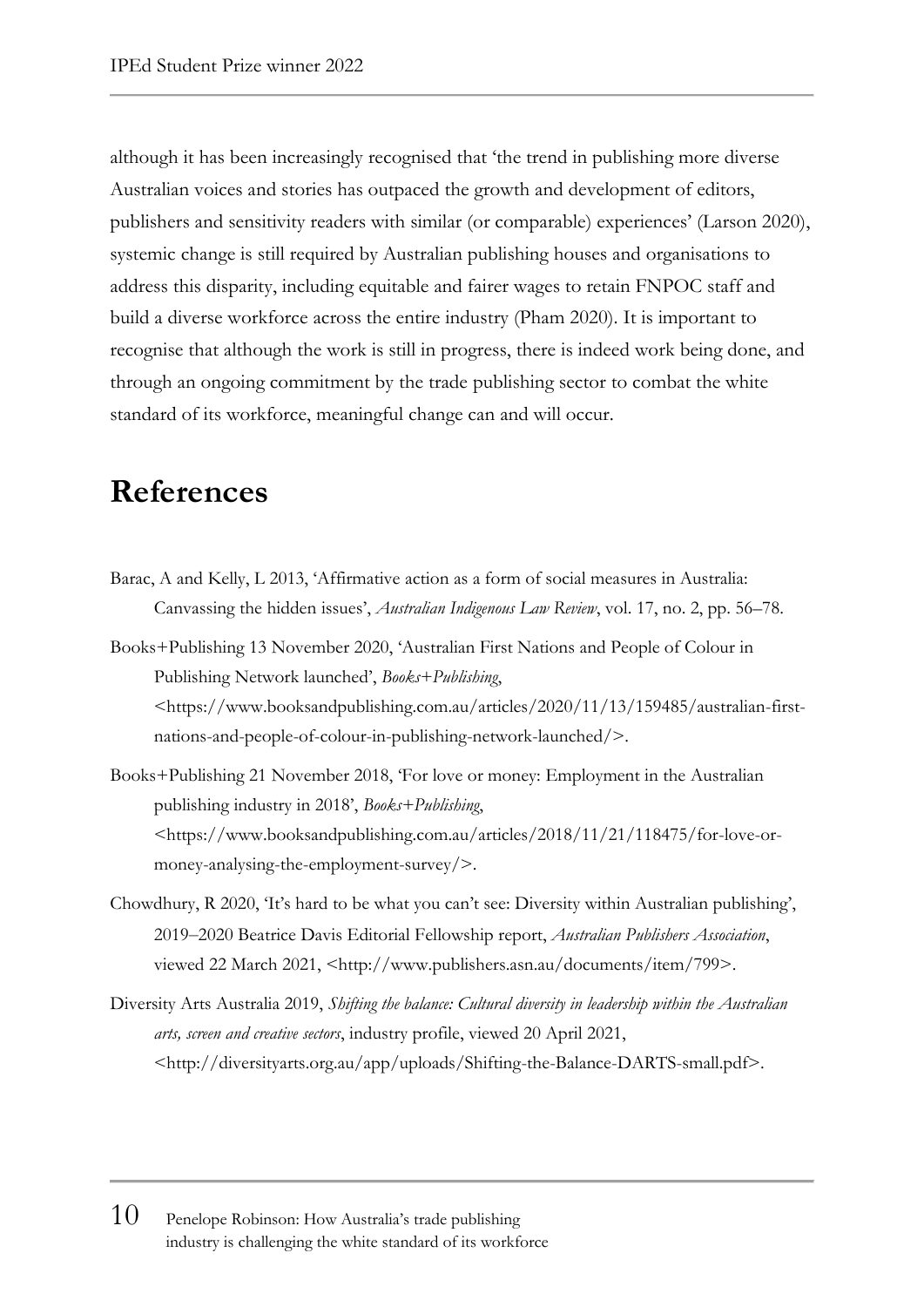- Hollingsworth, S 2020, *Australian publishing wages*, viewed 22 March 2021, <https://docs.google.com/spreadsheets/d/1f7wJXdvz8larHA8gRwrEuOYAF7YqVpA9L i 7fsW\_HsHo/edit#gid=1417976645>.
- Ibrahim, H 2018, 'We need diverse editors', *Djed Press*, 29 January 2018, viewed 20 March 2021, <https://djedpress.com/2018/01/29/we-need-diverse-editors/>.
- Jackson, C 2017, '"Diversity in publishing" doesn't exist—but here's how it can', *Literary Hub*, 10 October 2017, viewed 18 March 2021, <https://lithub.com/diversity-inpublishing- doesntexist-but-heres-how-it-can/>.
- Lee and Low Books 2016, 'Where is diversity in publishing? The 2015 Diversity Baseline Survey results', *The Open Book Blog*, 26 January 2016, viewed 19 March 2021, <https://blog.leeandlow.com/2016/01/26/where-is-the-diversity-in-publishing-the-2015 diversity-baseline-survey-results/>.
- Lee and Low Books 2020, 'Where is diversity in publishing? The 2019 Diversity Baseline Survey results', *The Open Book Blog*, 28 January 2020, viewed 19 March 2021, <https://blog.leeandlow.com/2020/01/28/2019diversitybaselinesurvey/>.
- Okechukwu, A 2019, *To fulfill these rights: Political struggle over affirmative action and open admissions*, Columbia University Press, New York.
- Parr, N 2015, 'Who goes to university? The changing profile of our students', *The Conversation*, 25 May 2015, viewed 16 April 2021, <https://theconversation.com/whogoes- to-universitythe-changing-profile-of-our-students-40373>.
- Pechenkina, E and Anderson, I 2011, *Background paper on Indigenous Australian higher education: Trends, initiatives and policy implications*, prepared for The Review of Higher Education Access and Outcomes for Aboriginal and Torres Strait Islander People, Australian Government, September 2011, commissioned research paper #1, pp. 1–22.
- Pham, C 2020, 'Where are all the editors of colour?', *Kill Your Darlings*, 28 August 2020, viewed 18 March 2021, <https://www.killyourdarlings.com.au/article/where-are-all-the-editors-ofcolour/>.
- Saha, A and van Lente, S 2020, *Re:Thinking 'diversity' in publishing*, industry profile, UK Research and Innovation, Arts and Humanities Council, Goldsmith Press, viewed 16 March 2021,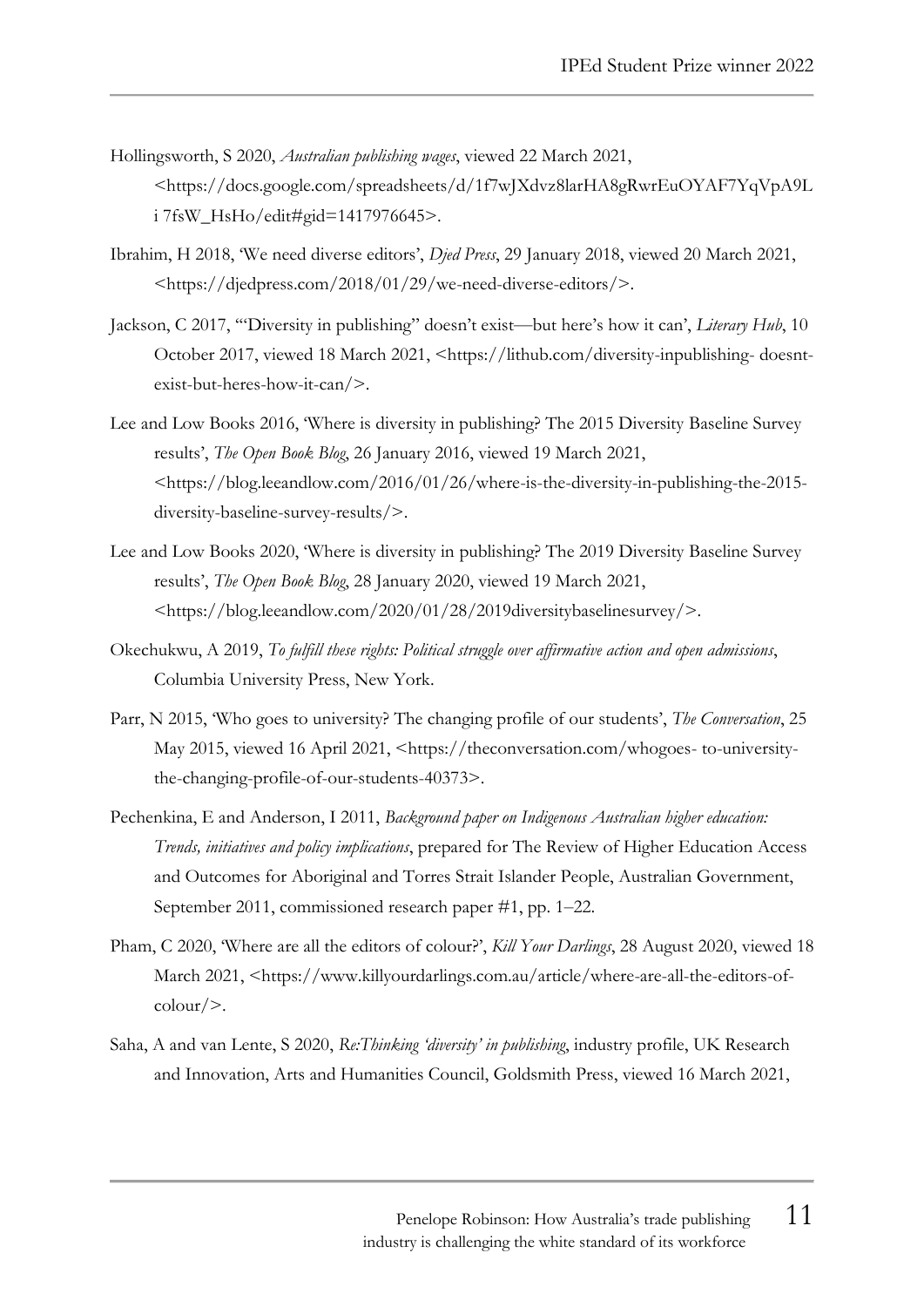<https://www.spreadtheword.org.uk/wpcontent/uploads/2020/06/Rethinking\_ diversity\_in-publishing\_WEB.pdf>.

- Salisbury, L. W 2015, 'From a university press: Diversity in publishing', *Against the Grain*, vol. 27, no. 4, pp. 67‒68.
- Spread the Word 2015, *Writing the future: Black and Asian writers and publishers in the UK market place*, industry profile, Arts Council England, viewed 16 March 2021, <https://www.spreadtheword.org.uk/wp-content/uploads/2016/11/Writing-the-Future-Black-and-Asian-Authors-and-Publishers-in-the-UK-Marketplace-May-2015.pdf>.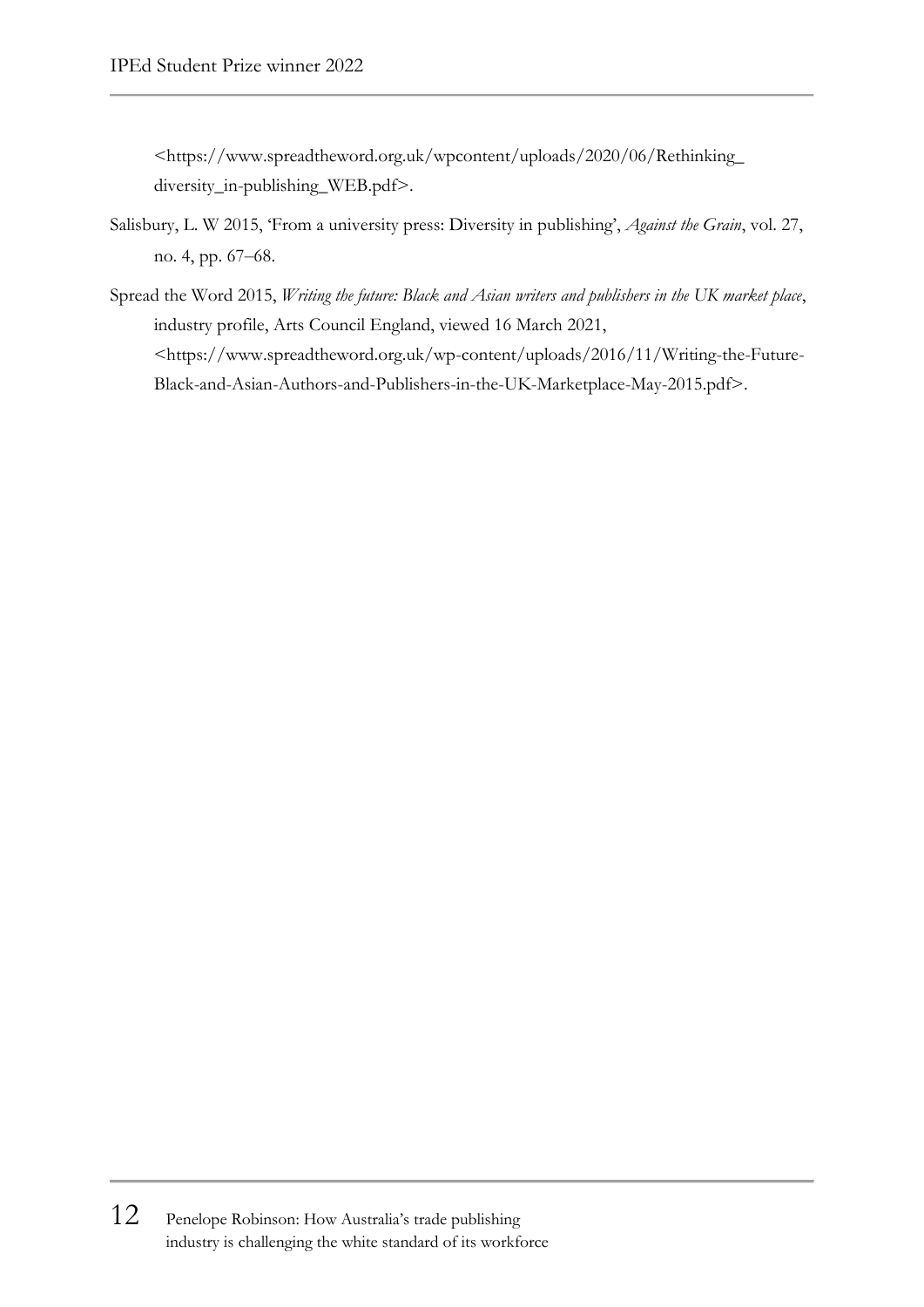## **Appendixes**

#### **Appendix 1**

Graph of data collected by Sarah Hollingsworth in the Google document *Australian publishing wages*, 2020



#### AUSTRALIAN PUBLISHING WAGES: ETHNICITY OF RESPONDENTS

## **Appendix 2**

Industry Analysis Interview Questions - Hardie Grant

#### **Respondents:**

- Fiona Hardie Co-Founder & Director, Hardie Grant
- Kate Thompson Strategy & Innovation Director, Hardie Grant Media
- Roxy Ryan Group Managing Director, Hardie Grant Publishing